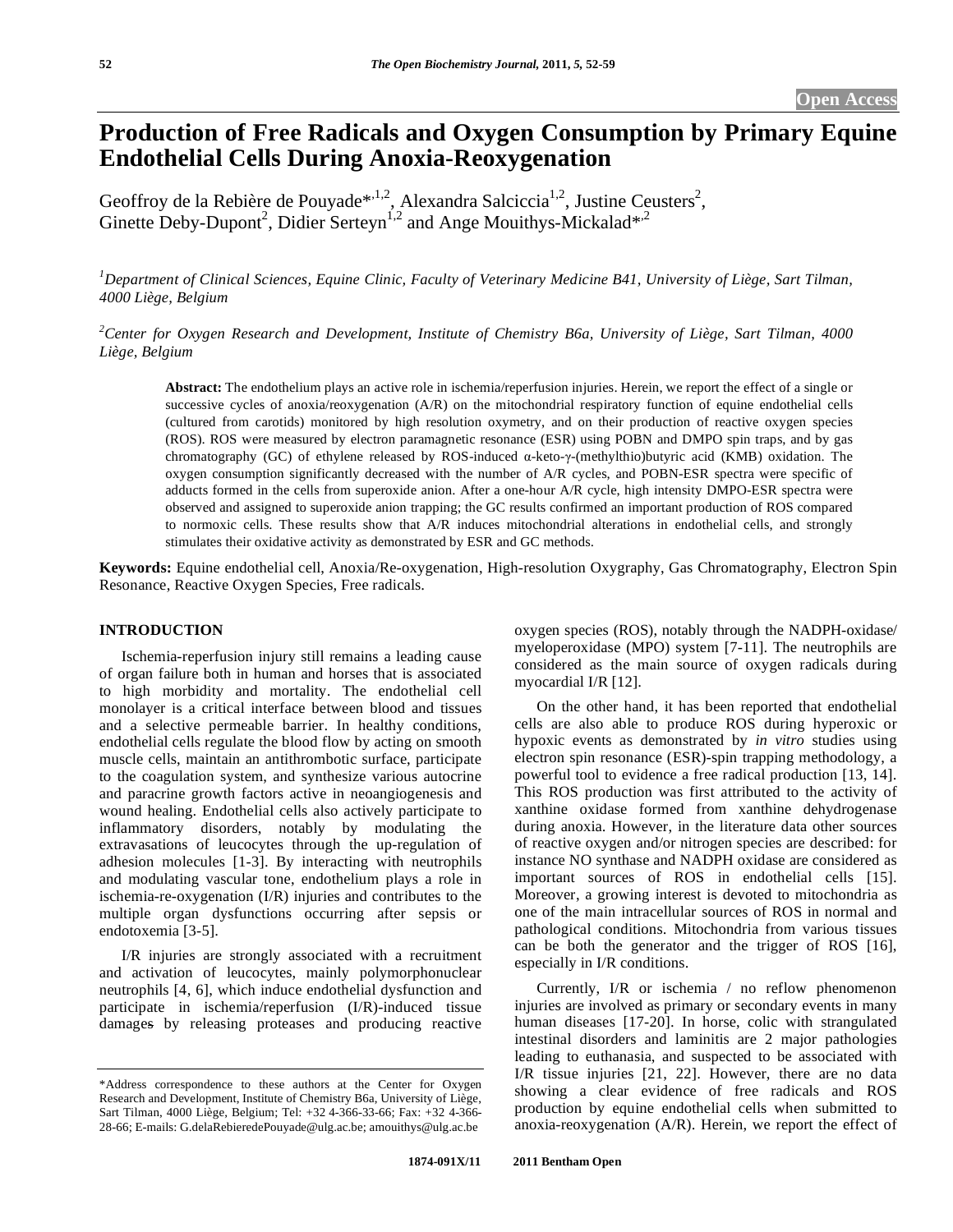A/R applied to equine endothelial cells in culture as a model to establish a relationship between the rate of oxygen consumption (cell respiration) monitored by high-resolution oxygraphy and the free radicals production evidenced by ESR-spin trapping spectroscopy and indirectly by Gas Chromatography (GC) analysis of ethylene generated from the attack of a substrate (KMB) by ROS.

# **MATERIALS AND METHODOLOGY**

#### **Reagents**

 Trypan blue was from Merck (Darmstadt, Germany). Collagenase, type A gelatine from porcine skin, antibiotics, amphotericin B, anti-von Willebrand factor and endothelin-1 antibodies,  $\alpha$ -keto- $\gamma$ -(methylthio)butyric acid (KMB), sodium dithionite (Na<sub>2</sub>S<sub>2</sub>O<sub>4</sub>), and  $\alpha$ -(4-pyridyl 1-oxide)-N*tert*-butylnitrone (POBN) were purchased from Sigma-Aldrich (Steinheim, Germany). Dulbecco's Modified Eagle Media (DMEM), Hank's Balanced Salt Solution (HBSS), Trypsin/EDTA (0.05/0.02%), Fetal Bovine Serum (FBS) and Horse serum were from Gibco, Invitrogen (Merelbeke, Belgium). Endothelial cell growth factor (ECGF) and Horse radish peroxidase (HRP) were from Roche (Mannheim, Germany). Culture plates and dishes were purchased from Nunc A/S (Roskilde, Denmark). Falcon tubes were from BD Biosciences (Erembodegem, Belgium). 5,5'-dimethyl-1 pyrroline-N-oxide (DMPO) was obtained from Alexis Biochemicals (Lausen, Switzerland).

#### **Endothelial Cells Culture**

 Carotid arteries of horses were harvested after the euthanasia of the animal for humanitarian reason, put in sterile HBSS and treated within 1 hour as previously described [23]. Briefly, the vessels were dried and rinsed several times with HBSS at 37°C to eliminate residual blood clots. The ends of the vessels were closed and a solution of 0.1% collagenase in HBSS was injected in the lumen. After a 10-minute period of incubation at 37° C to achieve enzymatic digestion, the liquid was collected in a falcon tube containing a solution of 25% FBS in HBSS. The vessels were rinsed several times with the same solution. Vessels were then longitudinally opened and the intima was delicately scraped with a plastic spatula in a second tube. The Falcon tubes were centrifuged for 10 min at 200g, the pellets suspended in fresh culture medium and put in culture in 9.6 cm<sup>2</sup> dishes coated with a solution of 0.2% gelatine. The culture medium was DMEM with pyruvate, Lglutamine, 5.55 mM glucose, 10% FBS, 5% equine serum, penicilline  $[100 \quad \text{IU/ml}]$ , streptomycine  $[100\mu\text{g/ml}]$ , gentamycin [ $100\mu$ g/ml], amphotericine B [ $1.25 \mu$ g/ml], ECGF [20 µg/ml]. Cells were characterized by phenotypical aspect and immunofluorescence detection of the von Willebrand factor and the endothelin-1. Confluent endothelial cells were detached with a Trypsin / EDTA (0.05% / 0.02%) solution before their spreading for further growth ("passage"). Cells at passages 5 to 7 were used in A/R experiments.

### **Oxygraphy and Anoxia/Reoxygenation**

## *Multiple Cyclic A/R*

The kinetics of  $O_2$  consumption of primary equine endothelial cells was recorded by oxygraphy (Oroboros oxygraph, Paar Physica, Austria) with a Clark electrode, at 37 °C. The oxygraph was calibrated by addition of dithionite to air saturated buffer to establish the zero level of  $O<sub>2</sub>$ concentration. The cells (10<sup>7</sup> by assay) were suspended in  $\overline{2}$ ml of HBSS-glucose and transferred into the respiratory chamber of the oxygraph. The measurement was performed under continuous stirring and started just after the closing of the chamber. Anoxia started after complete consumption of the  $O_2$  dissolved in the medium (zero nmol  $O_2$ /ml) and was maintained for 20 minutes. Reoxygenation was performed by opening the chamber and exposure of the stirred medium to air until  $O_2$  saturation (return to the pre-anoxia level of  $O_2$ ) concentration). Afterwards, the respiration chamber was closed again, the respiration rate monitored and a new cycle of A/R performed. Three cycles of A/R were achieved (Fig. 1A). As control,  $10^7$  cells were suspended in 2 ml HBSSglucose buffer, transferred into the second chamber (control chamber) without complete closing and maintained under stirring until the end of the experiment. The slopes of  $O_2$ consumption were calculated with the Oroboros oxygraph software and transformed into relative values by taking the initial slope (slope 1, Fig. **1A**) as reference value (100%). The cellular viability was measured by trypan blue exclusion assay before and after each measurement. The experiment was repeated 10 times with new cell batches obtained from 3 horses. For ESR measurements, A/R cycles were performed in the presence of the mixture of POBN and ethanol (see Free radicals detection).

## *Single A/R Sequence*

 A 1-hour period of anoxia / re-oxygenation was performed as described above, but with  $10<sup>7</sup>$  cells suspended in 10 mM phosphate buffer saline (PBS) containing 137 mM NaCl and 2.7 mM KCl (pH 7.4). During re-oxygenation, the cell suspension was either added with the spin trap DMPO for ESR analyses or transferred into vials for gas chromatography analysis to monitor the ROS production (see Free radicals detection).

#### **Free Radicals Detection and ROS Measurement**

# *ESR Spin Trapping Investigation of Free Radicals Produced by Primary Equine Endothelial Cells*

 Two types of A/R experiments with endothelial cells were designed by coupling oxygraphy and ESR. After 3 cycles of A/R in the presence of 50 mM POBN/2% ethanol mixture or after a single period of anoxia followed by the addition of 100 mM DMPO just before re-oxygenation, the cell suspension was transferred in each case into the ESR quartz flat cell, which was put into the cavity of the ESR spectrometer. The generation of free radicals by endothelial cells submitted to A/R was evaluated by monitoring the appearance of ESR spectra, characteristic of POBN/ethoxy and DMPO-OH or DMPO-OOH radical spin adducts. The measurements were carried out at room temperature with a Bruker spectrometer (Bruker, Karlsruhe, Germany), operating at X-band frequency (9.8 GHz) and at a microwave power of 20 mW. The instrumental settings were the following: 100 KHz modulation frequency, 1.012 G modulation amplitude, 3480 G magnetic field centre, and receiver gain was  $2.10<sup>4</sup>$ . The sweep width was 100 G and the total number of scans was 6. The hyperfine splitting constants were measured from the experimental spectra by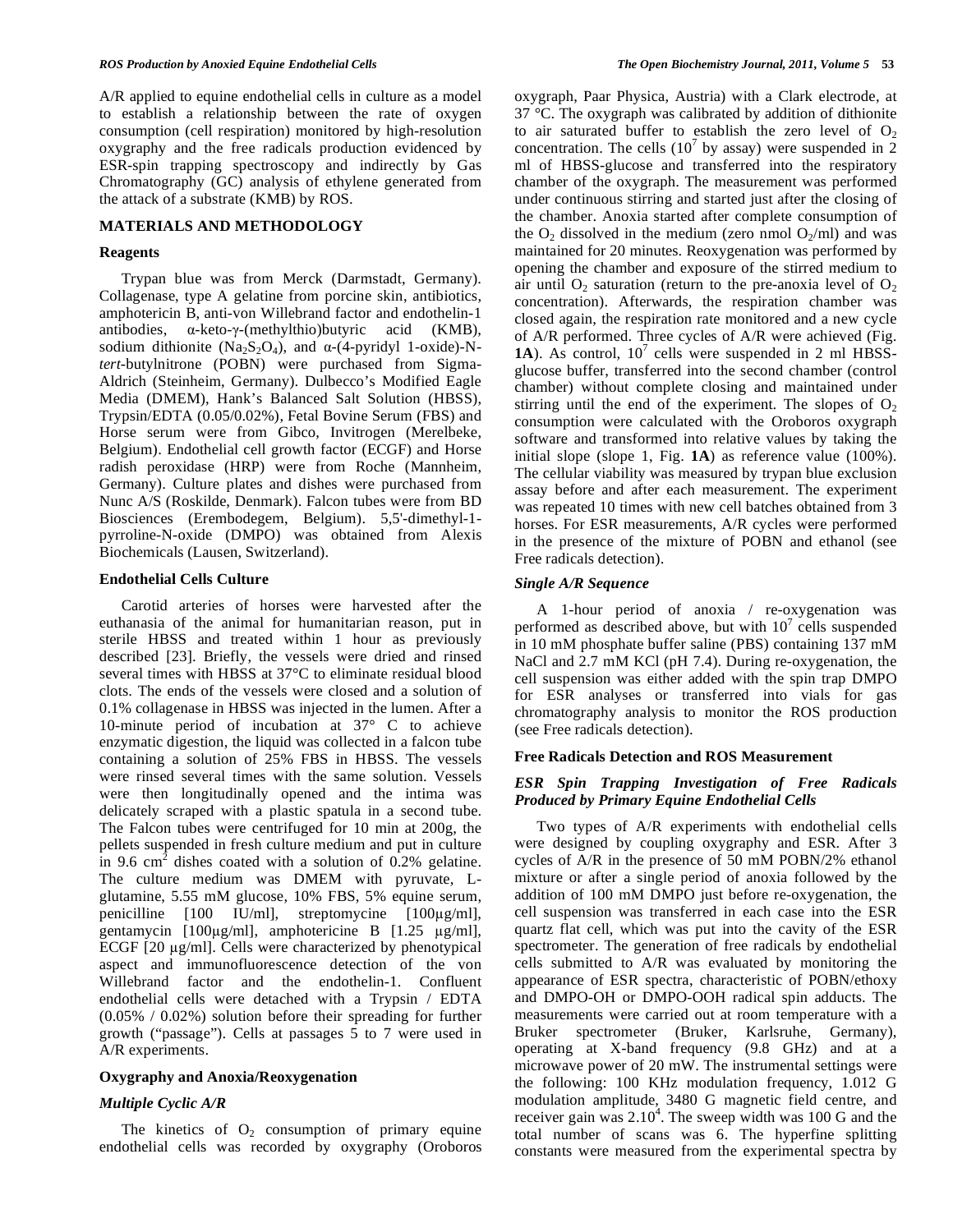means of a Bruker Win-Simfonia program running under Microsoft Windows. The assays were repeated three times for both cyclic and single period of A/R.

### *Gas Chromatography Analysis of ROS Production by Equine Endothelial Cells*

 The GC analysis allows to detect the production of ethylene as a by-product resulting from the attack by ROS

produced by endothelial cells on the substrate  $\alpha$ -keto- $\gamma$ -(methylthio)butyric acid (KMB). After 1 h of anoxia (see above), endothelial cells were re-oxygenated and split in 2 vials of 10 ml  $(5.10^6 \text{ cells in 1 ml per vial})$ . KMB and HRP dissolved in PBS were added to reach a final concentration of 170  $\mu$ g/ml and 45  $\mu$ g/ml respectively. Afterwards, the vials were immediately closed with rubber stoppers and sealed. The mixture was incubated at 37°C for 1 h to allow



Fig. (1). A: Typical example of a complete protocol of three anoxia / reoxygenation cycles of equine endothelial  $(10^7)$  cells monitored by oxygraphy. The black boxes represent the periods of anoxia and the arrows indicate the re-oxygenation steps.

**B**: Decrease of the relative value (mean  $\pm$  SD; n=10) of the respiratory rate measured on cultured endothelial  $(10^7)$  cells after each cycle of anoxia/reoxygenation (slopes 2, 3 and 4). The mean value measured for the slope 1 (before anoxia) was taken as  $100\%$  (n=10). \*\*\**P*<0.001 versus the slope 1.

††*P*<0.01 and †††*P*<0.001 versus the slope 2.

‡‡*P*<0.01 versus slope 3.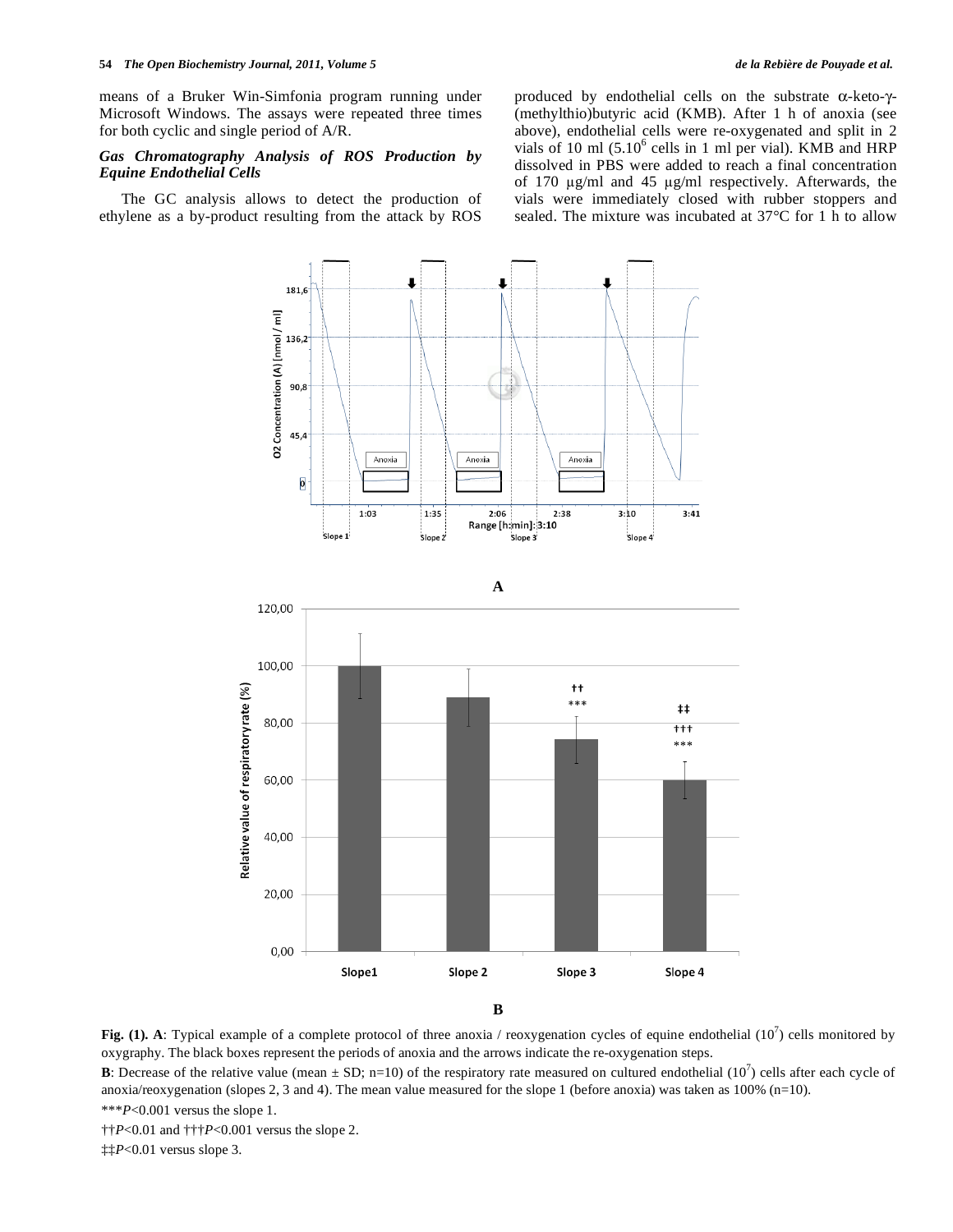the oxidation of the KMB substrate by the radical species produced by cells, resulting in ethylene release, which accumulated in the gaseous phase [24]. At the end of the incubation period, the level of KMB oxidation was estimated by quantifying the ethylene amount (nmoles) by gas chromatography on a Porapak T column (1 m length; ID 1/8 inch; supplied by Supelco, Belgium) at 80°C. Nitrogen was used as carrier gas (40 ml/min). Flame ionization detector and injector temperatures were both set at 120°C. The experiment was repeated three times in duplicate.

#### **Statistical Analyses**

 Statistical treatments were performed by using Instat (version 3.05) program. Indicated values are means  $\pm$ Standard Deviation (SD). Differences between the respiratory slopes were tested by using a one-way anova with Tukey's post test. The variation of ethylene release measured by GC was assessed by an unpaired t test with Welch correction. The significance was set at *P*<0.05.

## **RESULTS**

# Effects of A/R Cycles on O<sub>2</sub> Consumption of Equine **Endothelial Cells**

 Fig. (**1A**) shows that after 3 cycles of anoxia/reoxygenation the respiratory ability of endothelial cells was reduced as illustrated by a progressive slow down of their  $O_2$ consumption. In comparison with the slope 1, taken as control (slope value  $= 100 %$ ), slopes 2, 3 and 4 decreased by 10.95, 25.76, and 39.94 %, respectively. The first decrease (slope 2) was not statistically significant while the decrease of slope 3 and 4 was significant compared to slope 1 (Fig. **1B**). Slopes 3 and 4 were significantly decreased compared to slope 2, and there was also a significant difference between the slopes 3 and 4. The cell mortality between the onset and the end of the experimental protocol was respectively  $6.13\pm2.39$  and  $10.11\pm4.07$  % for control and A/R groups and was not significant.

# **ESR-Spin Trapping Study on the Effect of A/R Cycles on Free-Radicals Production by Endothelial Cells**

 Fig. (**2**) shows the ESR spectra obtained from the reaction of free radicals produced by primary equine endothelial cells in the presence of the POBN/ethanol mixture. After A/R sequences applied to  $10^7$  cells in HBSS supplemented with POBN  $(50 \text{ mM})$ /ethanol  $(2\%, \text{ v/v})$ mixture, a high ESR spectrum was observed (Fig. **2B**) in comparison with cells maintained in normoxia (Fig. **2A**). The triplet of doublets ESR spectrum (Fig. **2B**) can be assigned to the POBN/ $\bullet$ CH(OH)CH<sub>3</sub> adducts which result from the reaction of POBN with ethoxy radicals that originated from the attack of free radicals. The following experimental splitting was obtained: a  $(N) = 16.2$  G and a  $(H) = 2.6$  G.

# **Effect of a Single Period of Anoxia/ Reoxygenation on ROS Production**

#### *ESR Analysis*

 To assess the effect of a single period of anoxia on the production of ROS by endothelial cells, another spin trap was used to evidence the formation of ROS. Therefore, DMPO was added after anoxia sequence and just prior reoxygenation of the cellular suspension. Fig. (**3**) shows that after 1 h of anoxia followed by reoxygenation in the presence of 100 mM DMPO, an enhanced production of free radicals was observed when compared with cells remained in normoxia. The four-line EPR spectrum was characteristic of



Fig. (2). Typical example of the ESR spectra obtained from 10<sup>7</sup> equine endothelial cells submitted either to normoxia (A) or to 3 cycles of anoxia/reoxygenation in the presence of the spin trap 50 mM POBN/2% ethanol (**B**). The spectrum B shows a triplet of doublets, characteristic of a POBN adduct with an ethoxy radical. Results from 3 separate experiments.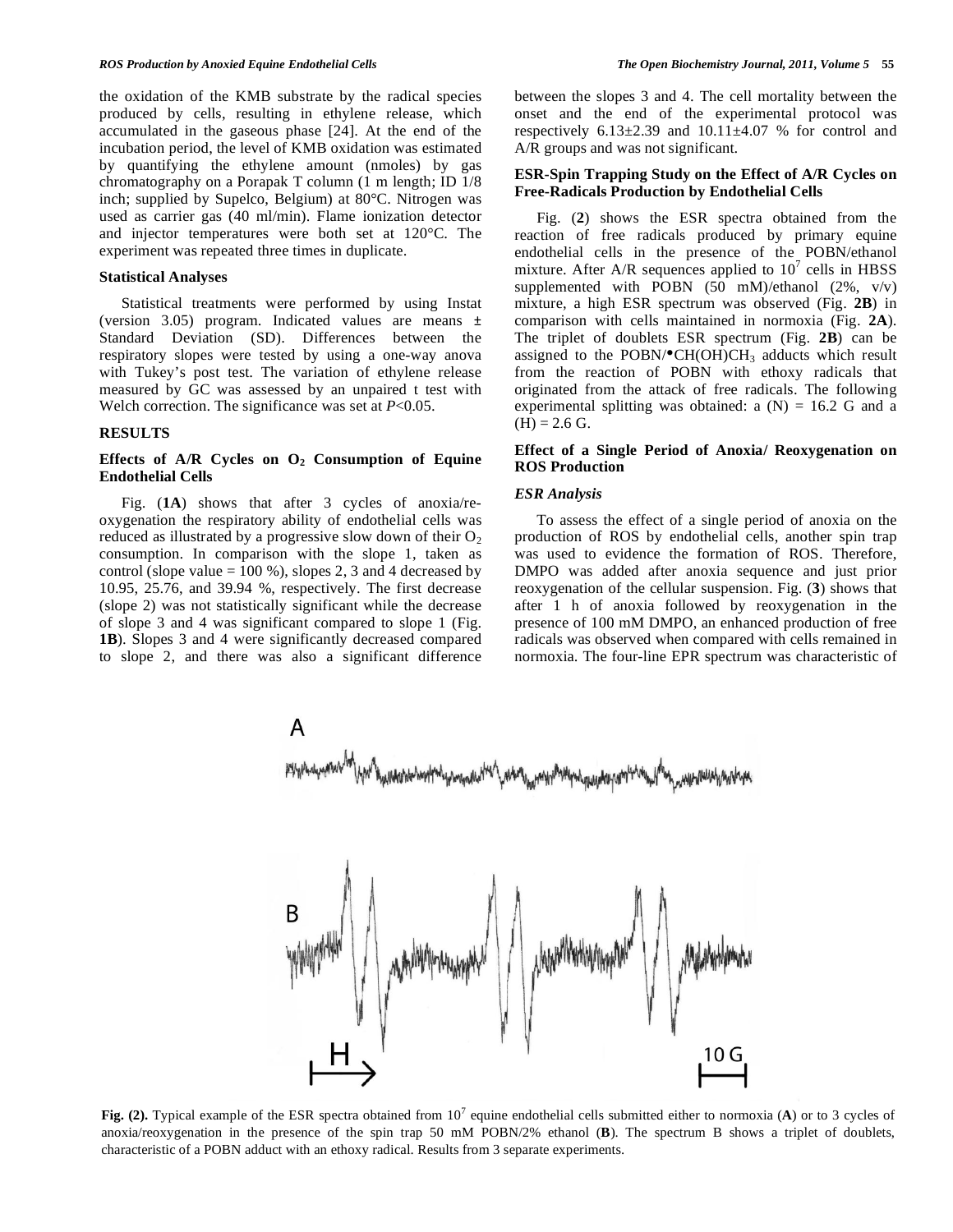

**Fig. (3).** Typical example of the ESR spectra obtained from  $10^7$  equine endothelial cells submitted either to normoxia (A) or to a single 1 hour-period of anoxia/reoxygenation with addition of 100 mM DMPO at the time of reoxygenation (**B**). The spectrum B is characteristic of the reaction of DMPO with superoxide anion. Results from 3 separate experiments.

both DMPO-OOH and DMPO-OH adducts, resulting from the trapping of superoxide anion by the spin trap agent DMPO (Fig. **3**). The hyperfine coupling constants were: i) a  $(N) = 14.5 \text{ G}, (a_H)^{\alpha} = 11.3 \text{ G}, (a_H)^{\beta} = 1.3 \text{ G}$  for DMPO-OOH and ii)  $a(N) = a(H) = 14.9$  G for DMPO-OH.

#### *Gas Chromatography Analysis*

In parallel to ESR and  $O_2$  consumption measurements, the ROS production from endothelial cells was evidenced based on the ethylene release. After 1 h of anoxia followed by reoxygenation, a significant increased production of ethylene was observed, indicator of the ability of the cells to oxidize KMB. The production of ethylene by the cells submitted to anoxia was 804% compared to control cells taken as 100% (Fig. **4**).

# **DISCUSSION**

 Ischemia/reperfusion injury is one of the major causes of cell death. The prolonged oxygen deprivation within the tissue, which is characterized by the ATP depletion of the cells, results in swelling of mitochondria with subsequent release of cytochrome c. The latter one activates an apoptotic signaling cascade, i.e. caspases, and participates to the inflammatory response [25, 26]. These findings make mitochondria as a major source of ROS at the intracellular level, even though other sources can contribute to harmful effects of reactive oxygen species. Several experimental *in vitro* and *in vivo* models have been designed to understand the mechanisms underlining I/R injuries [27-29].

 Herein, we report from a primary culture of equine endothelial cells a model of anoxia-reoxygenation to monitor the production of ROS and to establish a relationship with cellular oxygen consumption, by coupling high resolution oxygraphy with ESR-spin trapping technique and GC analysis. We demonstrated that the oxygen consumption by equine endothelial cells, accurately followed by high sensitive oxygraphy, was affected by A/R with a subsequent production of free radicals in comparison with cells simultaneously maintained in normoxia. A tight relation was established between this cellular respiration dysfunction of endothelial cells caused by A/R sequence and the free radical production monitored by both ESR and GC techniques.

 Indeed, multiple cycles of A/R induced an oxygen consumption reduction that increased after each anoxia/reoxygenation period. By choosing to apply three periods of 20 minutes anoxia, we thought that the cell mortality would be low [29]. Indeed, at the end of the experimental protocol, we observed a slight loss of cell viability that could not explain, at least totally, the slowing of the  $O_2$  consumption, which can thus be attributed to an alteration of the mitochondrial respiratory mechanisms.

 By ESR spin trapping methodology, we have found that after three A/R cycles, the resulting ESR spectrum was characteristic of the POBN/ethoxy adducts. These latter ones result from the reaction of the superoxide anion by-product, i.e. hydroxyl radical (**·**OH), with ethanol, leading to ethoxy radical which is then trapped by POBN. Similar findings have been previously reported in A/R model on isolated liver mitochondria [30].

 Additional to POBN, which allowed us to monitor the free radicals generation during successive A/R cycles, another spin trap agent (DMPO) was used for a single 1 hour A/R experiment, and demonstrated that equine endothelial cells submitted to a long period of anoxia, produced a high intensity ESR spectrum which was assigned to the trapping of superoxide anion  $(O_2)$ .

The results obtained by coupling the measurement of  $O_2$ consumption (oxygraphy) and ESR data were confirmed by an indirect method to detect ROS: the GC measurement of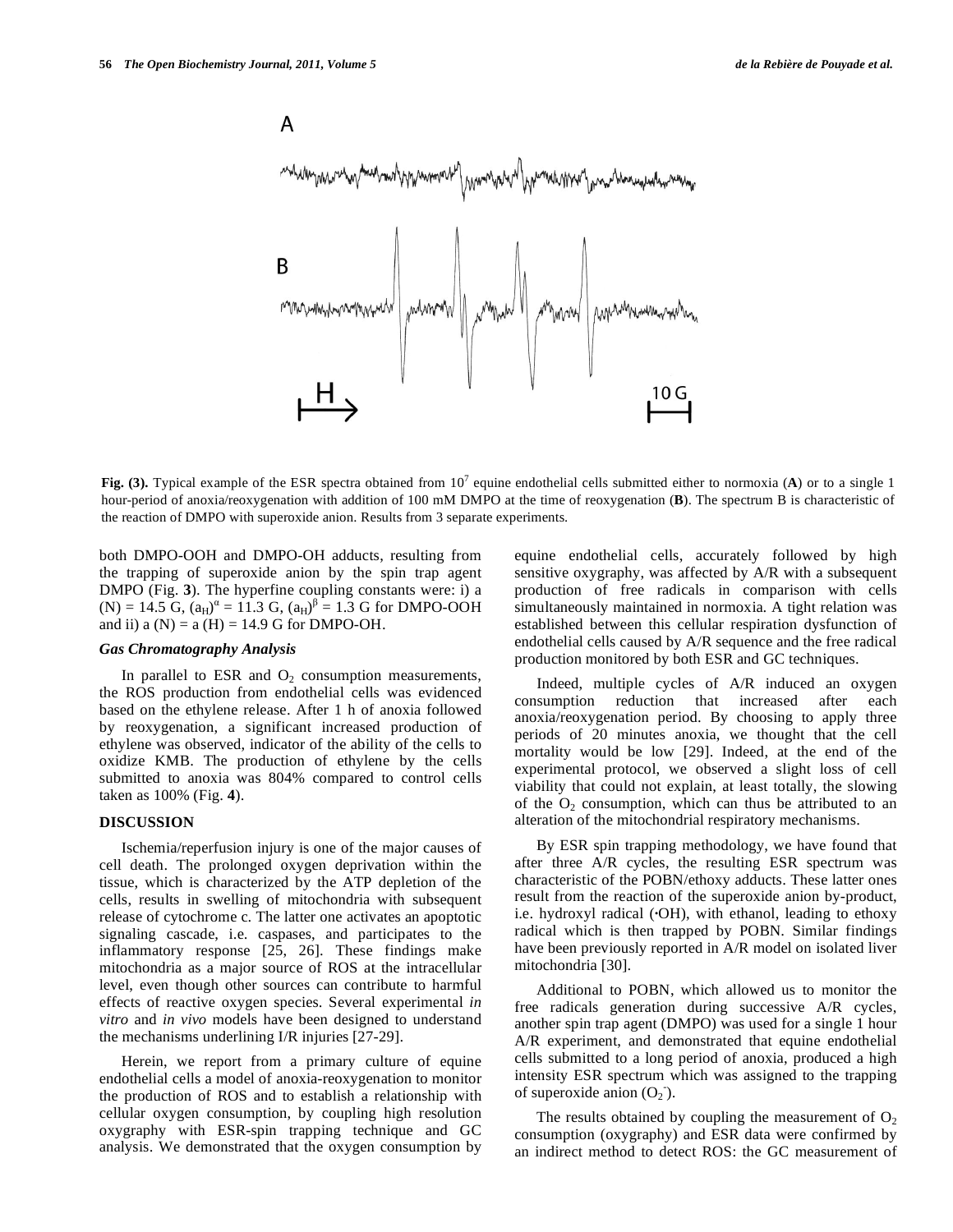

Fig. (4). Relative value (mean  $\pm$  SD) of ethylene generated by the oxidation of  $\alpha$ -keto- $\gamma$ -(methylthio)butyric acid (KMB) by the ROS produced by  $5.10^6$  equine endothelial cells submitted to 1 hour anoxia followed by reoxygenation (n=6). The ethylene value produced by the control cells (normoxia) is taken as 100%.

\*\*\**P*<0.001 versus Normoxia.

ethylene originating from the degradation of KMB by free radicals. The reaction was amplified by horseradish peroxidase (HRP), which reacts preferentially with  $H_2O_2$ , itself resulting from the dismutation of superoxide anion [24]. Upon anoxia/reoxygenation, we found by GC an important ethylene production compared to the control, confirming the superoxide anion production in our A/R model of equine endothelial cells.

To explain the origin of  $O_2$  in the cellular compartment we cannot exclude other sources than mitochondria as described in previous studies on human endothelial cells submitted to A/R [14, 31]. To investigate on both cellular and mitochondrial compartments we designed two models of A/R using two spin trap agents. Because of the short half-life of superoxide anion and the water-soluble nature of DMPO [32], the latter one was used to investigate the ROS produced after the burst at the cellular level while the acyclic nitrone POBN was used to assess in depth within mitochondria. Indeed, the studies performed by the previous authors using DMPO could not measure adequately the production of ROS from mitochondria. The lipophilic and water-soluble nitrone POBN can cross the membrane and reach all the cell compartments including the mitochondrial matrix. The ESR spectra observed with POBN were similar to those detected with isolated mitochondria and alveolar cells, and due to a mitochondrial dysfunction at the level of the electron transport chain [27, 30]. When superoxide anion is produced in the mitochondria, it can react with the haemic iron of the respiratory chain enzymes. So, superoxide anion was able to attack the mitochondrial enzyme aconitase, and to release the labile iron from the cluster  $[4Fe-4S]^2$ <sup>+</sup> [33]. Consequently, the simultaneous presence of free iron and  $H_2O_2$  (coming from the dismutation of the superoxide anion) may produce ferryl ions which release the highly reactive hydroxyl radical, responsible for lipid peroxidation, particularly

deleterious for the mitochondrial cardiolipins and the stability of the cytochrome c-cardiolipin complexes [34].

 The gas chromatography results confirmed that the ROS production by endothelial cells was not a transient phenomenon, but continued after reoxygenation. Without excluding a role of xanthine oxidase, we thus hypothesized that the production of ROS starting at and continuing after re-oxygenation resulted from the alterations of the cellular respiratory function in mitochondria.

 We are particularly interested by the interactions of endothelium cells with neutrophils in equine laminitis, a pathology which has been proposed to be linked to ischemiareperfusion phenomenon. In laminitis, the ability of primed neutrophils to produce ROS [35], and the activation of endothelial cells have been proven [36]. In our GC study, HRP was used as enhancer of the observed pro-oxidant signal, mimicking the role of a neutrophil peroxidase, myeloperoxidase, in the *in vivo* ischemia-reperfusion conditions. ROS also promote endothelial cell and neutrophil expression of membrane adhesion molecule [37, 38], what can explain the massive afflux of neutrophils after reperfusion [6]. Myeloperoxidase from the primary granules of neutrophils may intervene and use superoxide anionderived  $H_2O_2$  to increase oxidative injuries, an hypothesis further supported by the observation that equine endothelial cells uptake MPO [23], and that vessel immobilized MPO is removed by enoxaparin restoring the availability of NO and the vasodilator function of endothelium [39].

#### **CONCLUSION**

 High resolution oxygraphy allowed to monitor and control accurately in real time cellular anoxia periods, and demonstrated an alteration of the oxygen consumption by anoxia. Taken together, ESR and GC techniques successfully demonstrated that endothelial cells are able to produce ROS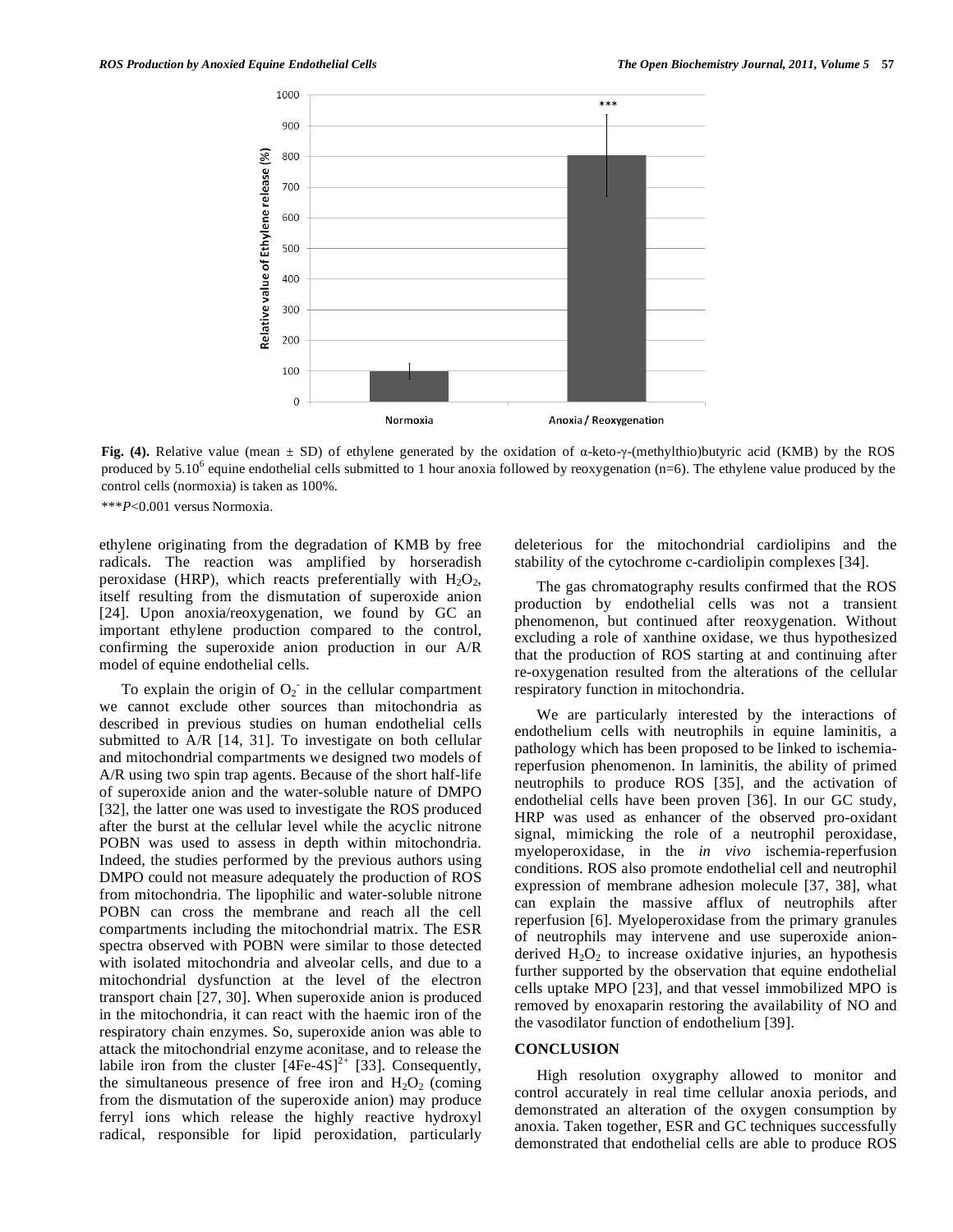during anoxia and re-oxygenation. These findings thus raise the question of the possible role of endothelial ROS on neutrophil infiltration and deleterious interactions between endothelium and neutrophils in pathologies linked to ischemia-reperfusion phenomenon. The effect of myeloperoxidase and activated neutrophils on equine endothelial cells submitted to A/R still remains a matter of interest and will be investigated in future.

#### **CONFLICT OF INTEREST**

Non declared.

# **ACKNOWLEDGEMENTS**

 This work was supported by a FNRS (National Fund for Scientific Research, Belgium) grant. G. de la Rebière de Pouyade was recipient of a FRIA (Fund for the Research in Industry and Agriculture) scholarship. Authors would like to thank Ariane Niesten for her technical assistance.

#### **REFERENCES**

- [1] Rubanyi, G.M. The role of endothelium in cardiovascular homeostasis and diseases. *J. Cardiovasc. Pharm.*, **1993**, *22*, S1-14.
- [2] Nomura, M.; Yamagishi, S.; Harada, S.; Hayashi, Y.; Yamashima, T.; Yamashita, J.; Yamamoto, H. Possible participation of autocrine and paracrine vascular endothelial growth factors in hypoxia-induced proliferation of endothelial cells and pericytes. *J. Biol. Chem.*, **1995**, *270*, 28316-28324.
- [3] Duffy, T.C.; Kirby, R.; Rudloff, E. Critical role of the vascular endothelial cell in health and disease: a review article. *J. Vet. Emerg. Crit. Car.*, **2004**, *14*, 84-99.
- [4] Kokura, S.; Yoshida, N.; Yoshikawa, T. Anoxia/reoxygenationinduced leukocyte-endothelial cell interactions. *Free Radic. Biol. Med.*, **2002**, *33*, 427-432.
- [5] Matsuda, N.; Hattori, I. Vascular biology in sepsis: pathophysiological and therapeutic significance of vascular dysfunction. *J. Smooth Muscle Res.*, **2007**, *43*, 117-137.
- [6] Arndt, H.; Kubes, P.; Granger, D.N. Involvement of neutrophils in ischemia-reperfusion injury in the small intestine. *Klin. Wochenschr.* **1991**, *69*, 1056-1060.
- [7] Bzeizi, K.I.; Jalan, R.; MacGregor, I.; Drummond, O.; Lee, A.; Hayes, P.C. Neutrophil elastase: a determinant of endothelial damage and reperfusion injury after liver transplantation? *Transplantation*, **1996**, *62*, 916-920.
- [8] Deby-Dupont, G.; Deby, C.; Lamy, M. Neutrophil myeloperoxidase revisited: it's role in health and disease. *Intensivmed*, **1999**, *36*, 500-513.
- [9] Benbarek, H.; Grulke, S.; Deby-Dupont, G.; Deby, C.; Mathy-Hartert, M.; Caudron, I.; Dessy-Doize, C.; Lamy, M.; Serteyn, D. Cytotoxicity of stimulated equine neutrophils on equine endothelial cells in culture. *Equine Vet. J.*, **2000**, *32*, 327-333.
- [10] Eiserich, J.P.; Baldus, S.; Brennan, M.L.; Ma, W.X.; Zhang, C.X.; Tousson, A.; Castro, L.; Lusis, A.J.; Nauseef, W.M.; White, C.R.; Freeman, B.A. Myeloperoxidase, a leukocyte-derived vascular NO oxidase. *Science*, **2002**, *296*, 2391-2394.
- [11] Harada, N.; Okajima, K.; Isobe, H. Role of neutrophil elastase in development of pulmonary vascular injury and septic shock in rats. *Shock*, **2008**, *30*, 379-387.
- [12] Duilio, C.; Ambrosio, G.; Kuppusamy, P.; DiPaula, A.; Becker, L.C.; Zweier, J.L. Neutrophils are primary source of O2 radicals during reperfusion after prolonged myocardial ischemia. *Am. J. Physiol. Heart Circ. Physiol.*, **2001**, *280*, H2649-H2657.
- [13] Zweier, J.L.; Duke, S.S.; Kuppusamy, P.; Sylvester, J.T.; Gabrielson, E.W. Electron paramagnetic resonance evidence that cellular oxygen toxicity is caused by the generation of superoxide and hydroxyl free radicals. *FEBS Lett. ,* **1989**, *252*, 12-26.
- [14] Zweier, J.L.; Broderick, R.; Kuppusamy, P.; Thompson-Gorman, S.; Lutty, G.A. Determination of the mechanism of free radical generation in human aortic endothelial cells exposed to anoxia and reoxygenation. *J. Biol. Chem.*, **1994**, *269*, 24156-24162.
- [15] Ray, R.; Shah, A.M. NADPH oxidase and endothelial cell function. *Clin. Sci. (Lond)*, **2005**, *109*, 217-226.
- [16] Duchen, M.R. Mitochondria in health and disease: perspectives on a new mitochondrial biology. *Mol. Aspects Med.*, **2004**, *25*, 365- 451.
- [17] De Vriese, A.S.; Verbeuren, T.J.; Van de Voorde, J.; Lameire, N.H.; Vanhoutte, P.M. Endothelial dysfunction in diabetes. *Brit. J. Pharmacol.*, **2000**, *130*, 963-974.
- [18] Simonini, G.; Pignone, A.; Generini, S.; Falcini, F.; Cerinic, M.M. Emerging potentials for an antioxidant therapy as a new approach to the treatment of systemic sclerosis. *Toxicology*, **2000**, *155*, 1-15.
- [19] Verma, S.; Maitland, A.; Weisel, R.D.; Li, S.H.; Fedak, P.W.M.; Pomroy, N.C.; Mickle, D.A.G.; Li, R.K.; Ko, L.; Rao, V. Hyperglycemia exaggerates ischemia-reperfusion-induced cardiomyocyte injury: Reversal with endothelin antagonism. *J. Thorac. Cardiovasc. Surg.*, **2002**, *123*, 1120-1124.
- [20] Settergren, M.; Bohm, F.; Malmstrom, R.E.; Channon, K.M.; Pernow, J. l-Arginine and tetrahydrobiopterin protects against ischemia/reperfusion-induced endothelial dysfunction in patients with type 2 diabetes mellitus and coronary artery disease. *Atherosclerosis*, **2009**, *204*, 73-78.
- [21] Hood, D.M.; Grosenbaugh, D.A.; Mostafa, M.B.; Morgan, S.J.; Thomas, B.C. The Role of vascular mechanisms in the development of acute equine laminitis. *J. Vet. Intern. Med.*, **1993**, *7*, 228-234.
- [22] Moore, R.M.; Muir, W.W.; Granger, D.N. Mechanisms of gastrointestinal ischemia-reperfusion injury and potential therapeutic interventions: a review and its implications in the horse. *J. Vet. Intern. Med.*, **1995**, *9*, 115-132.
- [23] de la Rebiere, G.; Franck, T.; Deby-Dupont, G.; Salciccia, A.; Grulke, S.; Peters, F.; Serteyn, D. Effects of unfractionated and fractionated heparins on myeloperoxidase activity and interactions with endothelial cells: possible effects on the pathophysiology of equine laminitis. *Vet. J.*, **2008**, *178*, 62-69.
- [24] Deby-Dupont, G.; Mouithys-Mickalad, A.; Serteyn, D.; Lamy, M.; Deby, C. Resveratrol and curcumin reduce the respiratory burst of Chlamydia-primed THP-1 cells. *Biochem. Biophys. Res. Commun.*, **2005**, *333*, 21-27.
- [25]Saikumar, P.; Dong, Z.; Weinberg, J.M.; Venkatachalam, M.A. Mechanisms of cell death in hypoxia/reoxygenation injury. *Oncogene*, **1998**, *17*, 3341-3349.
- [26] Simon, H.U.; Haj-Yehia, A.; Levi-Schaffer, F. Role of reactive oxygen species (ROS) in apoptosis induction. *Apoptosis*, **2000**, *5*, 415-418.
- [27] Mouithys-Mickalad, A.; Mathy-Hartert, M.; Du, G.; Sluse, F.; Deby, C.; Lamy, M.; Deby-Dupont, G. Oxygen consumption and electron spin resonance studies of free radical production by alveolar cells exposed to anoxia: inhibiting effects of the antibiotic ceftazidime. *Redox Rep.*, **2002**, *7*, 85-94.
- [28] Gueler, F.; Gwinner, W.; Schwarz, A.; Haller, H. Long-term effects of acute ischemia and reperfusion injury. *Kidney Int.*, **2004**, *66*, 523-527.
- [29] Schneider, N.; Mouithys-Mickalad, A.L.; Lejeune, J.P.; Deby-Dupont, G.P.; Hoebeke, M.; Serteyn, D.A. Synoviocytes, not chondrocytes, release free radicals after cycles of anoxia/reoxygenation. *Biochem. Biophys. Res. Commun.*, **2005**, *334*, 669- 673.
- [30] Du, G.; Mouithys-Mickalad, A.; Sluse, F.E. Generation of superoxide anion by mitochondria and impairment of their functions during anoxia and reoxygenation *in vitro*. *Free Radic. Biol. Med.*, **1998**, *25*, 1066-1074.
- [31] Arroyo, C.M.; Carmichael, A.J.; Bouscarel, B.; Liang, J.H.; Weglicki, W.B. Endothelial cells as a source of oxygen-free radicals. An ESR study. *Free Radic. Res. Commun.*, **1990**, *9*, 287- 296.
- [32] Berliner, L.J.; Khramtsov, V.; Fujii, H.; Clanton, T.L. Unique *in vivo* applications of spin traps. *Free Radic. Biol. Med.*, **2001**, *30*, 489-499.
- [33] Vasquez-Vivar, J.; Kalyanaraman, B.; Kennedy, M.C. Mitochondrial aconitase is a source of hydroxyl radical. An electron spin resonance investigation. *J. Biol. Chem.*, **2000**, *275*, 14064-14069.
- [34] Fariss, M.W.; Chan, C.B.; Patel, M.; Van Houten, B.; Orrenius, S. Role of mitochondria in toxic oxidative stress. *Mol. Interv.*, **2005**, *5*, 94-111.
- [35] Hurley, D.J.; Parks, R.J.; Reber, A.J.; Donovan, D.C.; Okinaga, T.; Vandenplas, M.L.;, Peroni, J.F.; Moore, J.N. Dynamic changes in circulating leukocytes during the induction of equine laminitis with